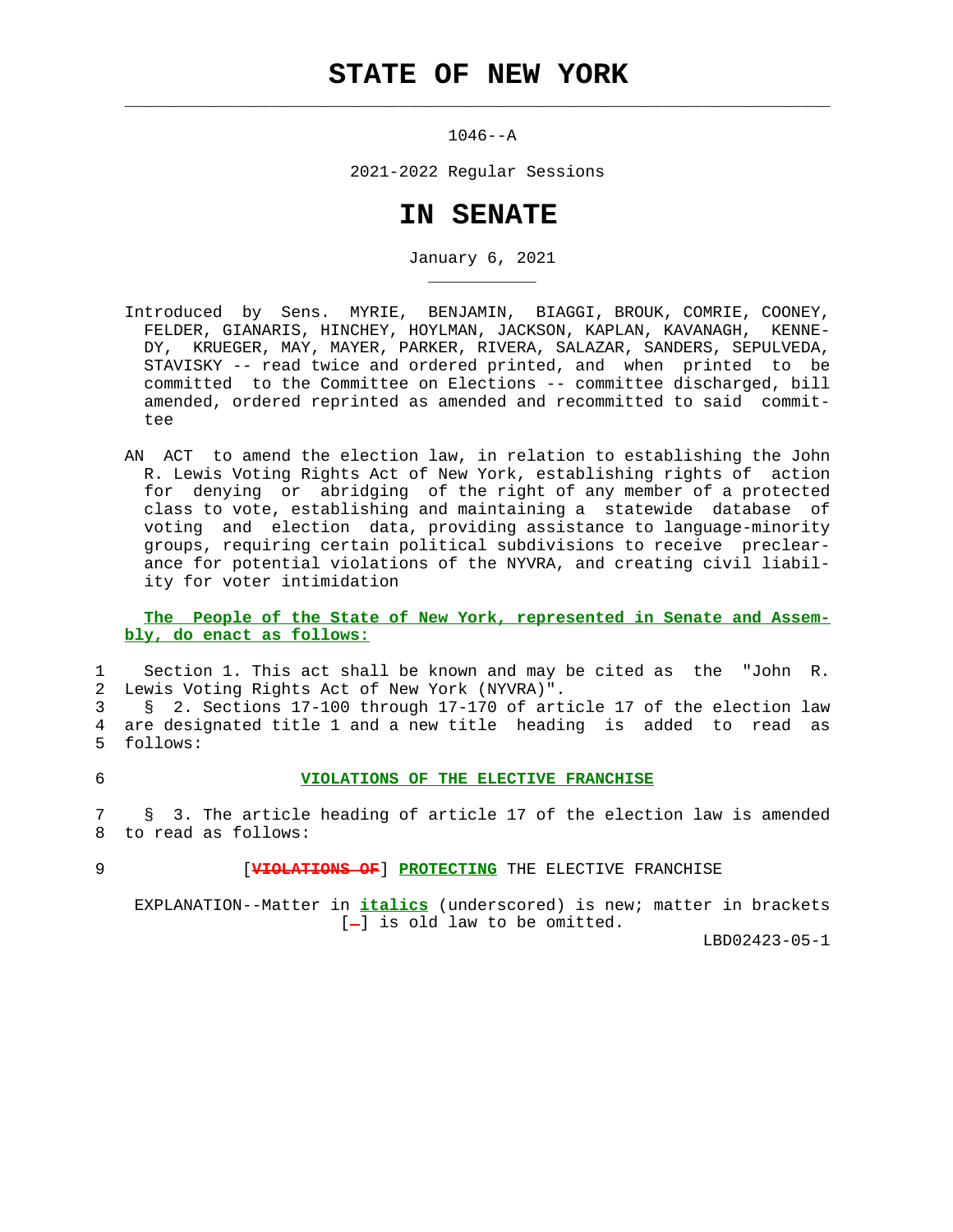| 1              | § 4. Article 17 of the election law is amended by adding a new title 2   |
|----------------|--------------------------------------------------------------------------|
| 2              | to read as follows:                                                      |
| 3              | TITLE <sub>2</sub>                                                       |
| $\overline{4}$ | JOHN R. LEWIS VOTING RIGHTS ACT OF NEW YORK                              |
| 5              | Section 17-200. Legislative purpose and statement of public policy.      |
| 6              | 17-202. Interpretation of laws related to elective franchise.            |
| $\overline{7}$ | 17-204. Definitions.                                                     |
| 8              | 17-206. Rights of action.                                                |
| 9              | 17-208. Maintenance of voting and election data.                         |
| 10             | 17-210. Assistance for language-minority groups.                         |
|                |                                                                          |
| 11             | 17-212. Preclearance.                                                    |
| 12             | 17-214. Right of action against voter intimidation, deception or         |
| 13             | obstruction.                                                             |
| 14             | 17-216. Authority to issue subpoenas.                                    |
| 15             | 17-218. Expedited judicial proceedings and preliminary relief.           |
| 16             | 17-220. Attorneys' fees.                                                 |
| 17             | 17-222. Applicability.                                                   |
| 18             | 17-224. Severability.                                                    |
| 19             | \$ 17-200. Legislative purpose and statement of public policy. In        |
| 20             | recognition of the protections for the right to vote provided by the     |
| 21             | constitution of the state of New York, which substantially exceed the    |
| 22             | protections for the right to vote provided by the constitution of the    |
| 23             | United States, and in conjunction with the constitutional guarantees of  |
| 24             | equal protection, freedom of expression, and freedom of association      |
| 25             | under the law and against the denial or abridgement of the voting rights |
| 26             | of members of a race, color, or language-minority group, it is the       |
| 27             | public policy of the state of New York to:                               |
| 28             | 1. Encourage participation in the elective franchise by all eligible     |
| 29             | voters to the maximum extent; and                                        |
| 30             | 2. Ensure that eligible voters who are members of racial, color, and     |
| 31             | language-minority groups shall have an equal opportunity to participate  |
| 32             | in the political processes of the state of New York, and especially to   |
| 33             | exercise the elective franchise.                                         |
| 34             | \$ 17-202. Interpretation of laws related to elective franchise. In      |
| 35             | further recognition of the protections for the right to vote provided by |
| 36             | the constitution of the state of New York, statutes, rules and requ-     |
|                |                                                                          |
| 37             | lations, and local laws or ordinances related to the elective franchise  |
| 38             | shall be construed liberally in favor of (a) protecting the right to     |
| 39             | cast an effective ballot; (b) ensuring that eligible voters are not      |
| 40             | impaired in registering to vote or voting including having their votes   |
| 41             | counted, and (c) ensuring equitable access with regard to race, color,   |
| 42             | and language-minority groups to opportunities to register to vote and to |
| 43             | vote.                                                                    |
| 44             | \$ 17-204. Definitions. For the purposes of this title:                  |
| 45             | 1. "At-large" method of election means a method of electing members to   |
| 46             | the governing body of a political subdivision: (a) in which all of the   |
| 47             | voters of the entire political subdivision elect each of the members to  |
| 48             | the governing body; (b) in which the candidates are required to reside   |
| 49             | within given areas of the political subdivision and all of the voters of |
| 50             | the entire political subdivision elect each of the members to the        |
| 51             | governing body; or (c) that combines at-large elections with district-   |
| 52             | based elections, unless the only member of the governing body of a poli- |
| 53             | tical subdivision elected at-large holds exclusively executive responsi- |
| 54             | bilities. At-large method of election does not include ranked-choice     |
|                | المسافر ومعادية والمسافرة المستمر السما                                  |

**voting, cumulative voting, and limited voting.**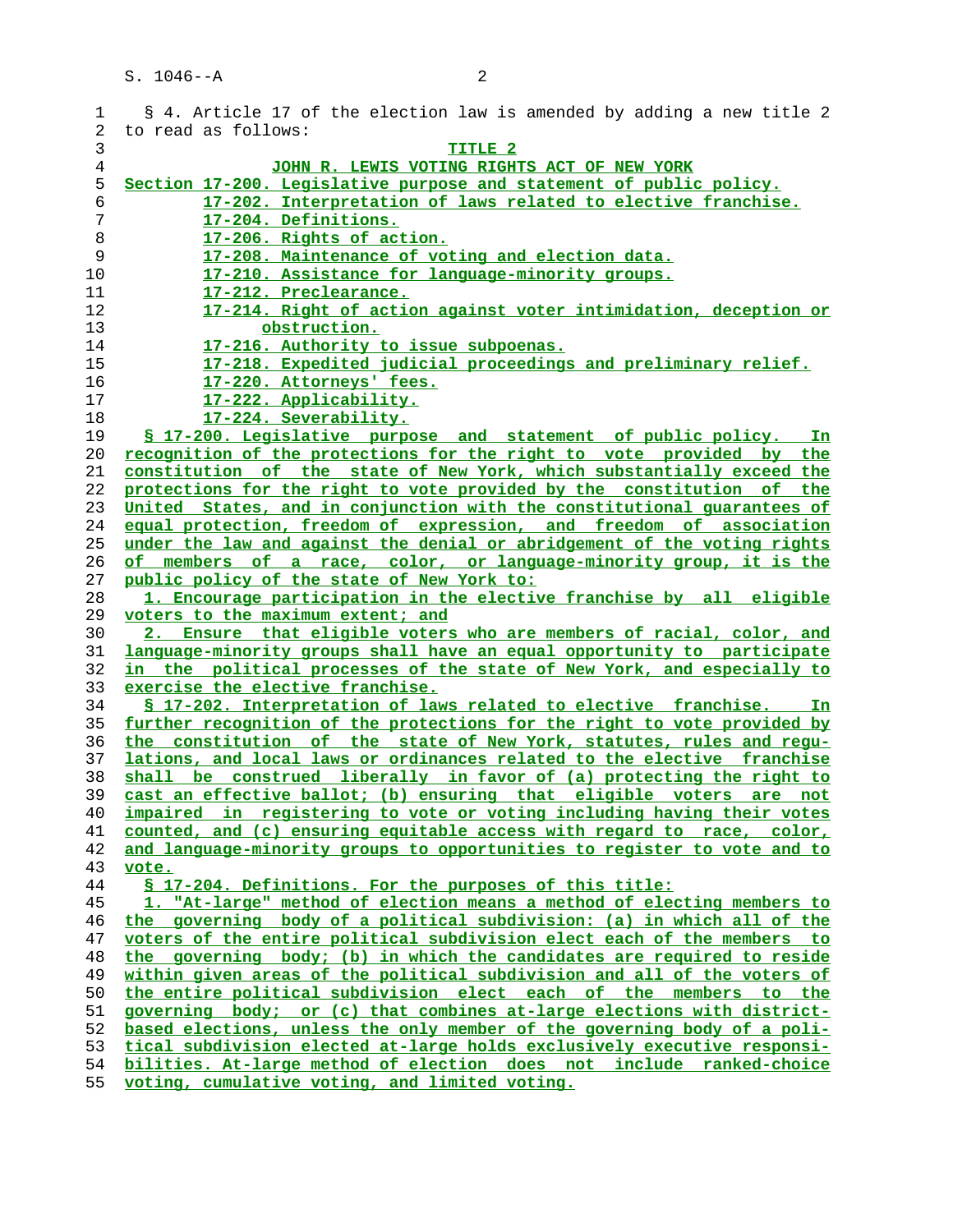**2. "District-based" method of election means a method of electing members to the governing body of a political subdivision using a districting or redistricting plan in which each member of the governing body resides within a district or ward that is a divisible part of the political subdivision and is elected only by voters residing within that district or ward, except for a member of the governing body that holds exclusively executive responsibilities. 3. "Alternative" method of election means a method of electing members to the governing body of a political subdivision using a method other than at-large or district-based, including, but not limited to, ranked- choice voting, cumulative voting, and limited voting. 4. "Political subdivision" means a geographic area of representation created for the provision of government services, including, but not limited to, a county, city, town, village, school district, or any other district organized pursuant to state or local law. 5. "Protected class" means a class of eligible voters who are members of a race, color, or language-minority group, as referenced and defined in the federal voting rights act. 6. "Racially polarized voting" means voting in which there is a difference in the candidate or electoral choice preferred by members in a protected class, and the candidate or electoral choice preferred by the rest of the electorate. The methodologies for estimating group voting behavior as approved in applicable federal cases to enforce the federal voting rights act to establish racially polarized voting may be used for purposes of this subdivision to prove that elections are char- acterized by racially polarized voting, but those methodologies shall not be the exclusive means of proving racially polarized voting. 7. "Federal voting rights act" means the federal Voting Rights Act of 1965, 52 U.S.C. § 10301 et seq. 8. The "civil rights bureau" means the civil rights bureau of the office of the attorney general. § 17-206. Rights of action. 1. Right of action against voter suppression. (a) No voting qualification, prerequisite to voting, law, ordinance, standard, practice, procedure, regulation, or policy shall be enacted or implemented by any board of elections or political subdivi- sion in a manner that results in a denial or abridgement of the right of any member of a protected class to vote. (b) A violation is established if, based on the totality of the circumstances, the ability of members of the protected class to elect candidates of their choice or influence the outcome of elections is impaired. (c) For political subdivisions where either the primary or general election is held on a date that is not concurrent with the primary or general election dates for state, county, or city office as established in section eight of article three or section eight of article thirteen of the constitution, and in state law, there shall be a presumption that the date of election results in the denial or abridgement of the right to vote where for three consecutive general elections in which there is at least one contested race for an office, the number of actual voters in each contested election is less than twenty-five percent of the total number of votes cast in the most recent general election for the presi- dency of the United States by voters in the political subdivision, or in which, for any protected class consisting of at least twenty-five thou- sand citizens of voting age or whose members comprise at least ten percent of the citizen voting age population, the percent of members of that protected class that are actual voters is at least twenty-five**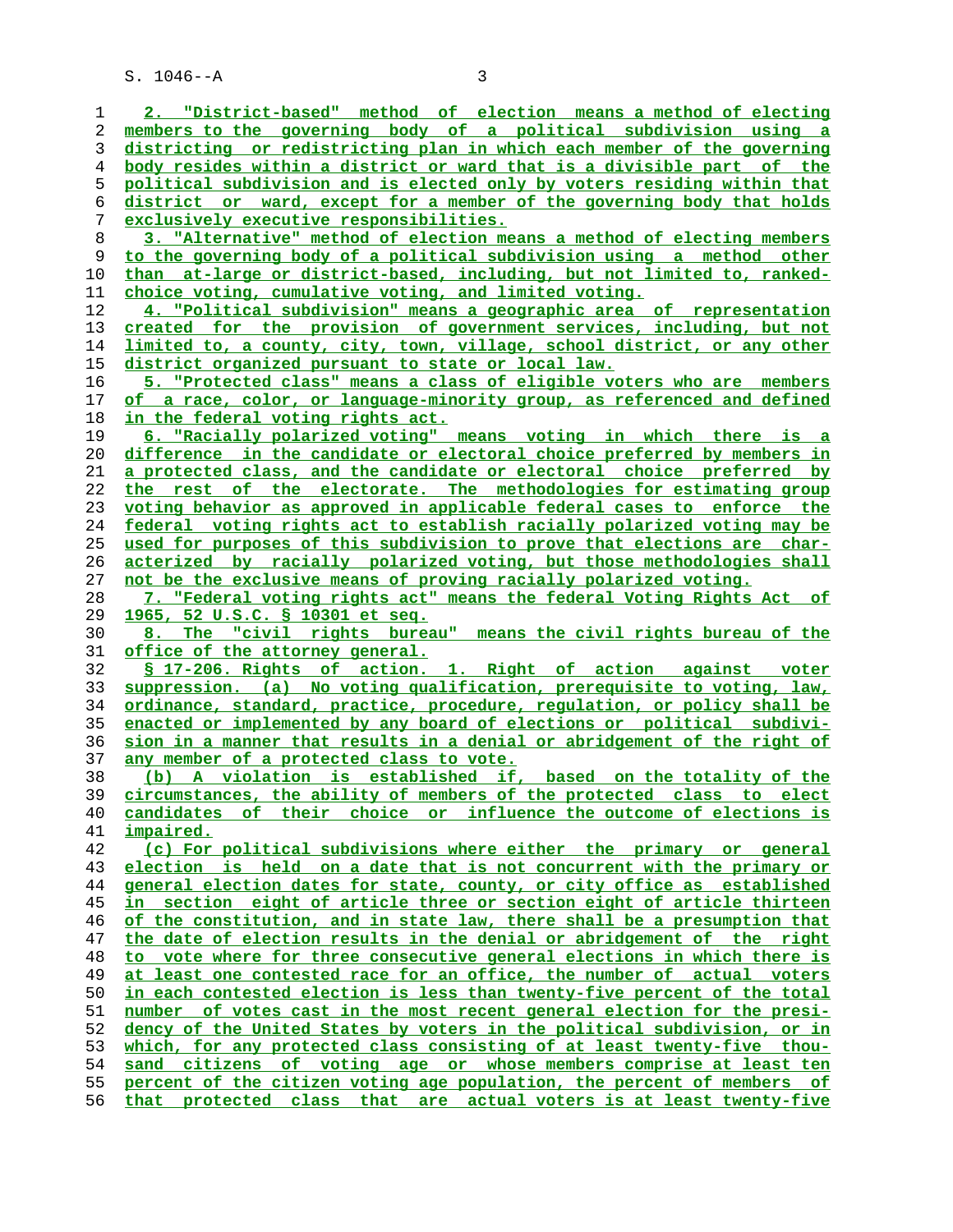| ı  | percent lower than the percent of citizens of voting age that are not      |
|----|----------------------------------------------------------------------------|
| 2  | members of that protected class that are actual voters.                    |
| 3  | Right of action against vote dilution. (a) A method of election,           |
| 4  | including at-large, district-based, or alternative, shall not have the     |
| 5  | effect of impairing the ability of members of a protected class to elect   |
| 6  | candidates of their choice or influence the outcome of elections, as a     |
| 7  | result of the dilution or the abridgment of the rights of members of the   |
| 8  | protected class.                                                           |
| 9  | (b) A violation of this subdivision shall be:                              |
| 10 | (i) established if a political subdivision uses an at-large method of      |
| 11 | election and it is shown that either: (A) voting patterns of members of    |
| 12 | the protected class within the political subdivision are racially polar-   |
| 13 | ized; or (B) under the totality of the circumstances, the ability of       |
| 14 | members of the protected class to elect candidates of their choice or      |
| 15 | influence the outcome of elections is impaired; or                         |
| 16 | (ii) established if a political subdivision uses a district-based or       |
| 17 | alternative method of election and it is shown that candidates or elec-    |
| 18 | toral choices preferred by members of the protected class would usually    |
| 19 | be defeated, and either: (A) voting patterns of members of the protected   |
| 20 | class within the political subdivision are racially polarized; or (B)      |
| 21 | under the totality of the circumstances, the ability of members of the     |
| 22 | protected class to elect candidates of their choice or influence the       |
| 23 | outcome of elections is impaired; or                                       |
| 24 | (iii) presumptively established if it is shown that the political          |
| 25 | subdivision used race, color, or language-minority group, or another       |
| 26 | characteristic that serves as a proxy for race, color, or language-mi-     |
| 27 | nority group, for the purpose of districting or redistricting. A poli-     |
| 28 | tical subdivision shall only rebut this presumption by showing that        |
| 29 | race, color, or language-minority group, or another characteristic that    |
| 30 | serves as a proxy for race, color, or language-minority group, was used    |
| 31 | to the extent necessary to comply with this title, the federal voting      |
| 32 | rights act, the constitution, or the constitution of the United States.    |
| 33 | (c) In assessing whether voting patterns of members of the protected       |
| 34 | class within the political subdivision are racially polarized or whether   |
| 35 | candidates or electoral choices preferred by members of the protected      |
| 36 | class would usually be defeated: (i) elections conducted prior to the      |
| 37 | filing of an action pursuant to this subdivision are more probative than   |
| 38 | elections conducted after the filing of the action; (ii) evidence          |
| 39 | concerning elections for members of the governing body of the political    |
| 40 | subdivision are more probative than evidence concerning other elections;   |
| 41 | (iii) statistical evidence is more probative than non-statistical          |
| 42 | evidence; (iv) where there is evidence that more than one protected        |
| 43 | of eligible voters are politically cohesive in the political<br>class      |
| 44 | subdivision, members of each of those protected classes may be combined;   |
| 45 | (v) evidence concerning the intent on the part of the voters, elected      |
| 46 | officials, or the political subdivision to discriminate against a          |
| 47 | protected class is not required; (vi) evidence that voting patterns and    |
| 48 | election outcomes could be explained by factors other than racially        |
| 49 | polarized voting, including but not limited to partisanship, shall not     |
| 50 | considered; (vii) evidence that sub-groups within a protected class<br>be  |
| 51 | have different voting patterns shall not be considered; (viii)<br>evidence |
| 52 | concerning whether members of a protected class are geographically         |
| 53 | compact or concentrated shall not be considered, but may be a factor in    |
| 54 | determining an appropriate remedy; and (ix) evidence concerning project-   |
| 55 | changes in population or demographics shall not be considered, but<br>ed.  |
| 56 | may be a factor, in determining an appropriate remedy.                     |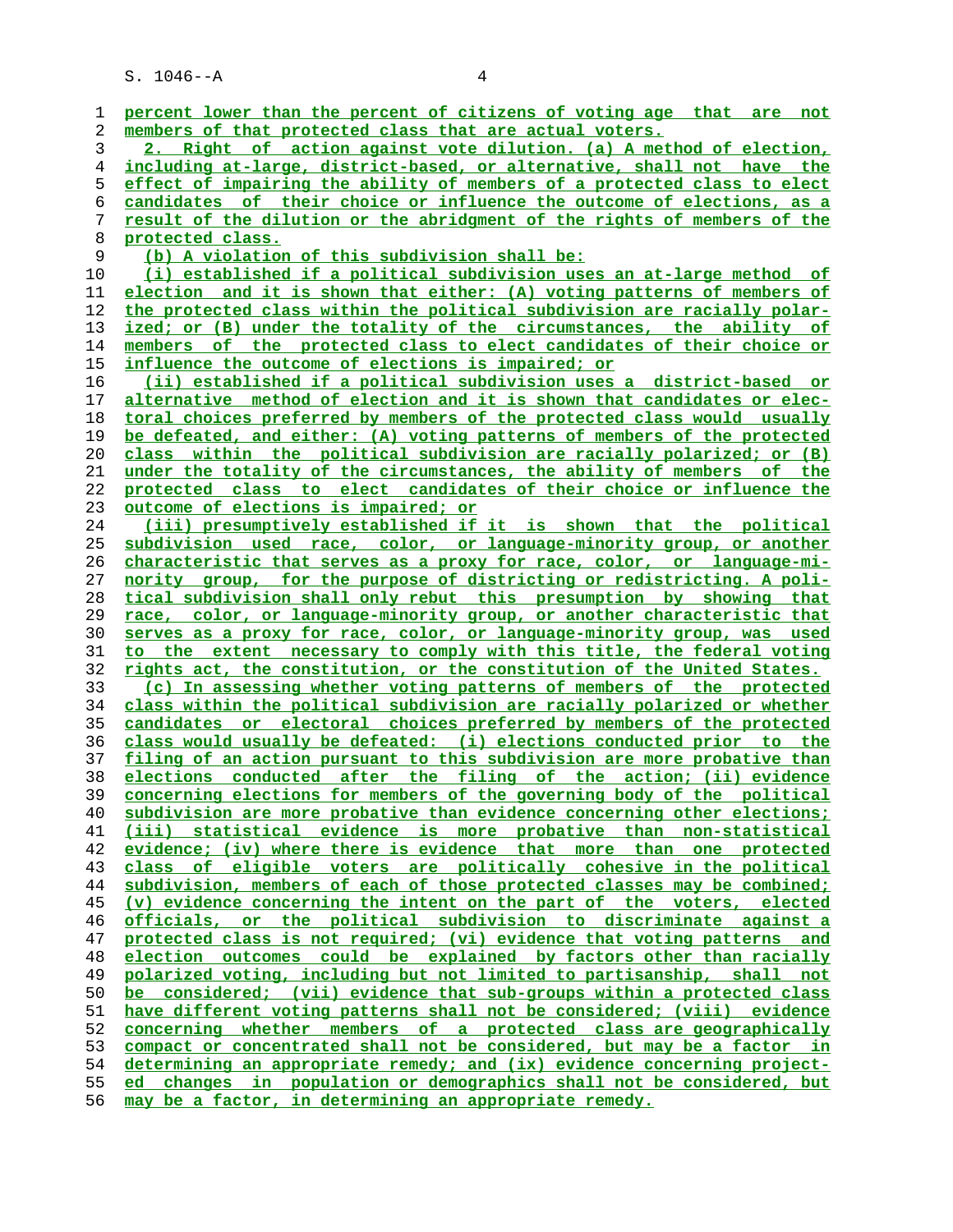**3. Evaluation of totality of the circumstances. In assessing whether, under the totality of the circumstances, the ability of members of the protected class to elect candidates of their choice or influence the outcome of elections is impaired, factors that may be considered shall include, but not be limited to: (a) the history of discrimination in the political subdivision, geographic region, or the state; (b) the extent to which members of the protected class have been elected to office in the political subdivision; (c) the use of any voting qualification, prerequisite to voting, law, ordinance, standard, practice, procedure, regulation, or policy that may enhance the dilutive effects of the election scheme; (d) denial of access of either eligible voters or candidates who are members of the protected class to those processes determining which groups of candidates will receive access to the ballot, financial support, or other support in a given election; (e) the extent to which members of the protected class contribute to political campaigns at lower rates; (f) the extent to which members of a protected class in the state or political subdivision vote at lower rates than other members of the electorate; (g) the extent to which members of the protected class are disadvantaged in areas including but not limited to education, employment, health, criminal justice, housing, land use, or environmental protection; (h) the extent to which members of the protected class are disadvantaged in other areas which may hinder their ability to participate effectively in the political process; (i) the use of overt or subtle racial appeals in political campaigns; (j) a signif- icant lack of responsiveness on the part of elected officials to the particularized needs of members of the protected class; and (k) whether the political subdivision has a compelling policy justification for adopting or maintaining the method of election or the voting qualifica- tion, prerequisite to voting, law, ordinance, standard, practice, proce- dure, regulation, or policy. No factor is dispositive or necessary to establish the existence of racially polarized voting. Evidence of these factors concerning the state, private actors, or other political subdi- visions in the geographic region may be considered but is less probative than evidence concerning the political subdivision itself. 4. Standing. Any aggrieved person, organization whose membership includes or is likely to include aggrieved persons, organization whose mission would be frustrated by a violation of this section, organization that would expend resources in order to fulfill its mission as a result of a violation of this section, or the attorney general may file an action pursuant to this section in the supreme court of the county in which the political subdivision is located. 5. Remedies. (a) Upon a finding of a violation of any provision of this section, the court shall implement appropriate remedies that are tailored to remedy the violation. Remedies may include, but shall not be limited to: (i) a district-based method of election; (ii) an alternative method of election; (iii) new or revised districting or redistricting plans; (iv) elimination of staggered elections so that all members of the governing body are elected on the same date; (v) increasing the size of the governing body; (vi) moving the dates of elections to be concurrent with the primary or general election dates for state, county, or city office as estab- lished in section eight of article three or section eight of article thirteen of the constitution;**

**(vii) additional voting hours or days;**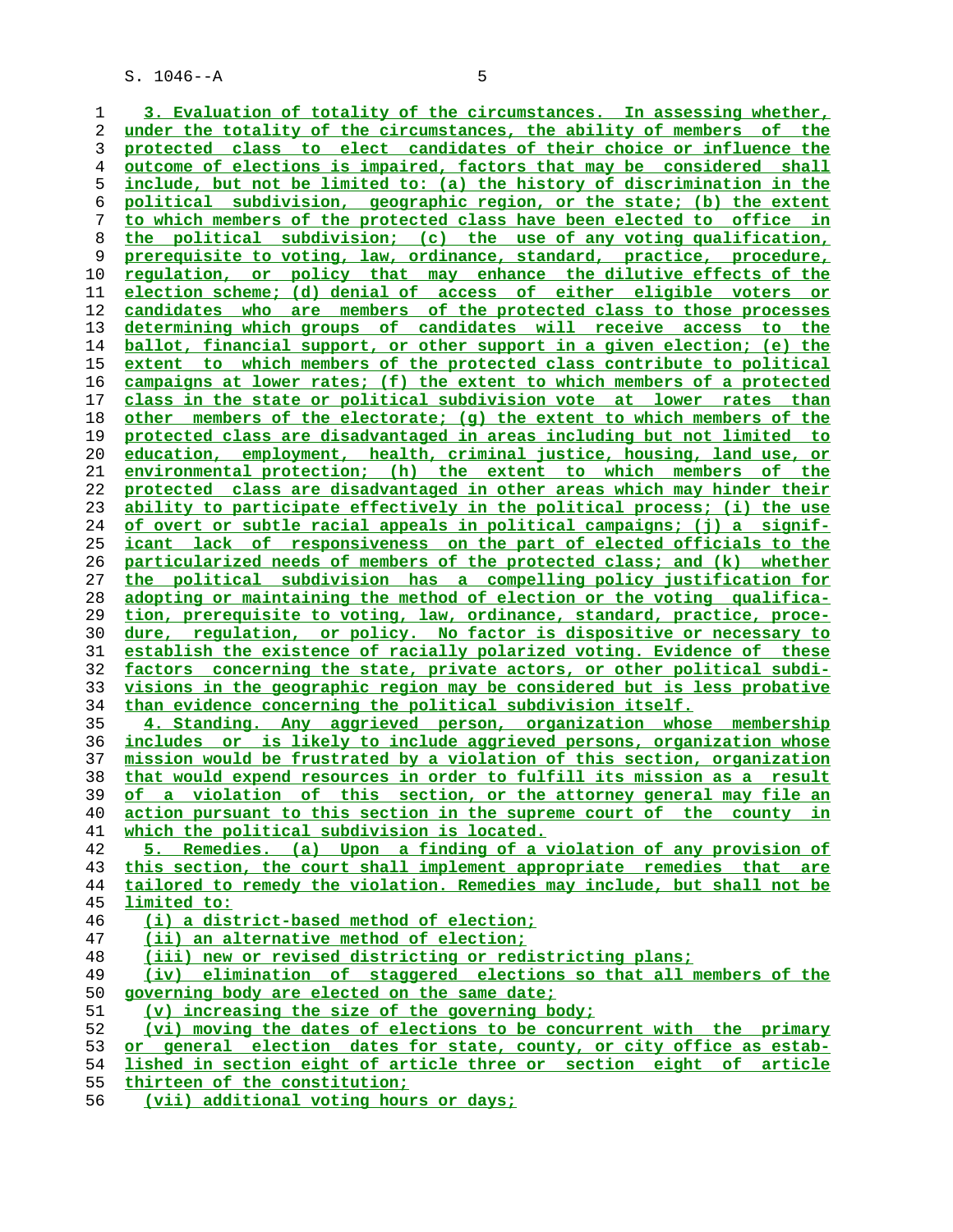| 1  | (viii) additional polling locations;                                            |
|----|---------------------------------------------------------------------------------|
| 2  | (ix) additional means of voting such as voting by mail;                         |
| 3  | (x) ordering of special elections;                                              |
| 4  | (xi) requiring expanded opportunities for voter registration;                   |
| 5  | <u>(xii) requiring additional voter education;</u>                              |
| 6  | (xiii) modifying the election calendar; or                                      |
| 7  | (xiv) the restoration or addition of persons to registration lists.             |
| 8  | The court shall only adopt a remedy that will not diminish the<br>(b)           |
| 9  | ability of minority groups to participate in the political process and          |
| 10 | to elect their preferred candidates to office. The court shall consider         |
| 11 | proposed remedies by any parties and interested non-parties, and shall          |
| 12 | not provide deference or priority to a proposed remedy because it is            |
| 13 | proposed by the political subdivision. This title gives the court               |
| 14 | authority to implement remedies notwithstanding any other provision of          |
| 15 | <u>law, including any other state or local law.</u>                             |
| 16 | 6. Procedures for implementing new or revised districting or redis-             |
| 17 | tricting plans. The governing body of a political subdivision with the          |
| 18 | authority under this title and all applicable state and local laws to           |
| 19 | enact and implement a new method of election that will replace the poli-        |
| 20 | tical subdivision's at-large method of election with a district-based or        |
| 21 | <u>alternative method of election, or enact and implement a new districting</u> |
| 22 | or redistricting plan, shall undertake each of the steps enumerated in          |
| 23 | this subdivision, if proposed subsequent to receipt of a NYVRA notifica-        |
| 24 | tion letter, as defined in subdivision seven of this section, or the            |
| 25 | filing of a claim pursuant to this title or the federal voting rights           |
| 26 | <u>act.</u>                                                                     |
| 27 | (a) Before drawing a draft districting or redistricting plan or plans           |
| 28 | of the proposed boundaries of the districts, the political subdivision          |
| 29 | shall hold at least two public hearings over a period of no more than           |
| 30 | thirty days, at which the public is invited to provide input regarding          |
| 31 | the composition of the districts. Before these hearings, the political          |
| 32 | subdivision may conduct outreach to the public, including to non-Engl-          |
| 33 | ish-speaking communities, to explain the districting or redistricting           |
| 34 | process and to encourage public participation.                                  |
| 35 | (b) After all draft districting or redistricting plans are drawn, the           |
| 36 | political subdivision shall publish and make available for release at           |
| 37 | least one draft districting or redistricting plan and, if members of the        |
| 38 | governing body of the political subdivision will be elected in their            |
| 39 | districts at different times to provide for staggered terms of office,          |
| 40 | the potential sequence of the elections. The political subdivision shall        |
| 41 | also hold at least two additional hearings over a period of no more than        |
| 42 | forty-five days, at which the public is invited to provide input regard-        |
| 43 | ing the content of the draft districting or redistricting plan or plans         |
| 44 | and the proposed sequence of elections, if applicable. The draft                |
| 45 | districting or redistricting plan or plans shall be published at least          |
| 46 | seven days before consideration at a hearing. If the draft districting          |
| 47 | or redistricing plan or plans are revised at or following a hearing, the        |
| 48 | revised versions shall be published and made available to the public for        |
| 49 | at least seven days before being adopted.                                       |
| 50 | (c) In determining the final sequence of the district elections                 |
| 51 | conducted in a political subdivision in which members of the governing          |
| 52 | body will be elected at different times to provide for staggered terms          |
| 53 | of office, the governing body shall give special consideration to the           |
| 54 | purposes of this title, and it shall take into account the preferences          |

**expressed by members of the districts.**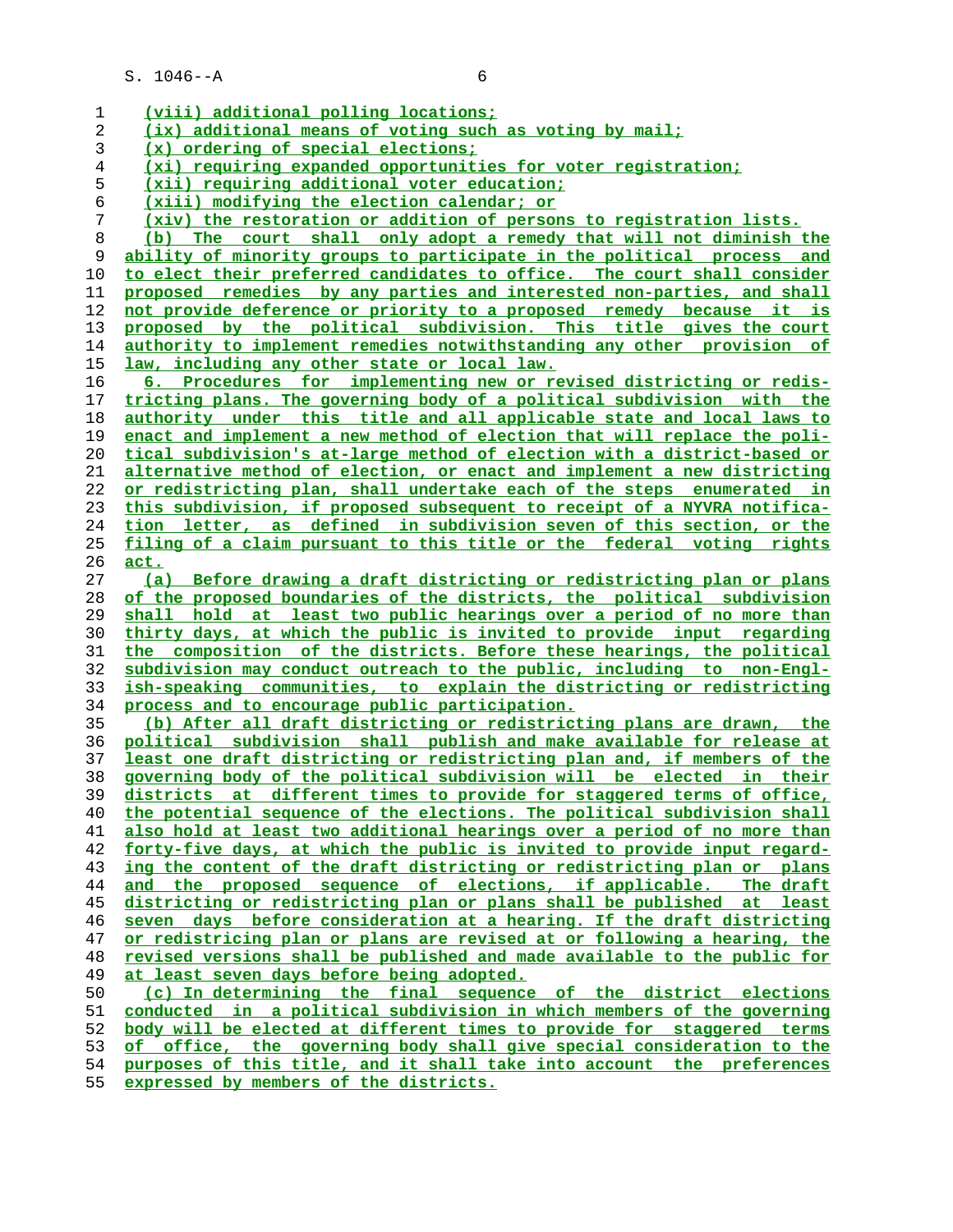**7. Notification requirement and safe harbor for judicial actions. Before commencing a judicial action against a political subdivision under this section, a prospective plaintiff shall send by certified mail a written notice to the clerk of the political subdivision, or, if the political subdivision does not have a clerk, the governing body of the political subdivision, against which the action would be brought, asserting that the political subdivision may be in violation of this title. This written notice shall be referred to as a "NYVRA notification letter" in this title. For actions against a school district or any other political subdivision that holds elections governed by the educa- tion law, the prospective plaintiff shall also send by certified mail a copy of the NYVRA notification letter to the commissioner of education. (a) A prospective plaintiff shall not commence a judicial action against a political subdivision under this section within fifty days of sending to the political subdivision a NYVRA notification letter. (b) Before receiving a NYVRA notification letter, or within fifty days of mailing of a NYVRA notification letter, the governing body of a poli- tical subdivision may pass a resolution affirming: (i) the political subdivision's intention to enact and implement a remedy for a potential violation of this title; (ii) specific steps it will undertake to facil- itate approval and implementation of such a remedy; and (iii) a schedule for enacting and implementing such a remedy. Such a resolution shall be referred to as a "NYVRA resolution" in this title. If a political subdi- vision passes a NYVRA resolution, a prospective plaintiff shall not commence an action to enforce this section against the political subdi- vision within ninety days of the resolution's passage. For actions against a school district, the commissioner of education may order the enactment of an NYVRA resolution pursuant to the commissioner's authori- ty under section three hundred five of the education law. (c) If the governing body of a political subdivision lacks the author- ity under this title or applicable state law or local laws to enact or implement a remedy identified in a NYVRA resolution within ninety days after the passage of the NYVRA resolution, or if the political subdivi- sion is a covered entity as defined under section 17-212 of this title, the governing body of the political subdivision may undertake the steps enumerated in the following provisions upon passage of a NYVRA resol- ution: (i) The governing body of the political subdivision may approve a proposed remedy that complies with this title and submit such a proposed remedy to the civil rights bureau. Such a submission shall be referred to as a "NYVRA proposal" in this title. (ii) Prior to passing a NYVRA proposal, the political subdivision shall hold at least one public hearing, at which the public is invited to provide input regarding the NYVRA proposal. Before this hearing, the political subdivision may conduct outreach to the public, including to non-English-speaking communities, to encourage public participation. (iii) Within sixty days of receipt of a NYVRA proposal, the civil rights bureau shall either grant or deny approval of the NYVRA proposal. (iv) The civil rights bureau shall only grant approval to the NYVRA proposal if it concludes that: (A) the political subdivision may be in violation of this title; (B) the NYVRA proposal would remedy any poten- tial violation of this title; (C) the NYVRA proposal is unlikely to violate the constitution or any federal law; (D) the NYVRA proposal will not diminish the ability of minority groups to participate in the poli- tical process and to elect their preferred candidates to office; and (E) implementation of the NYVRA proposal is feasible. The civil rights**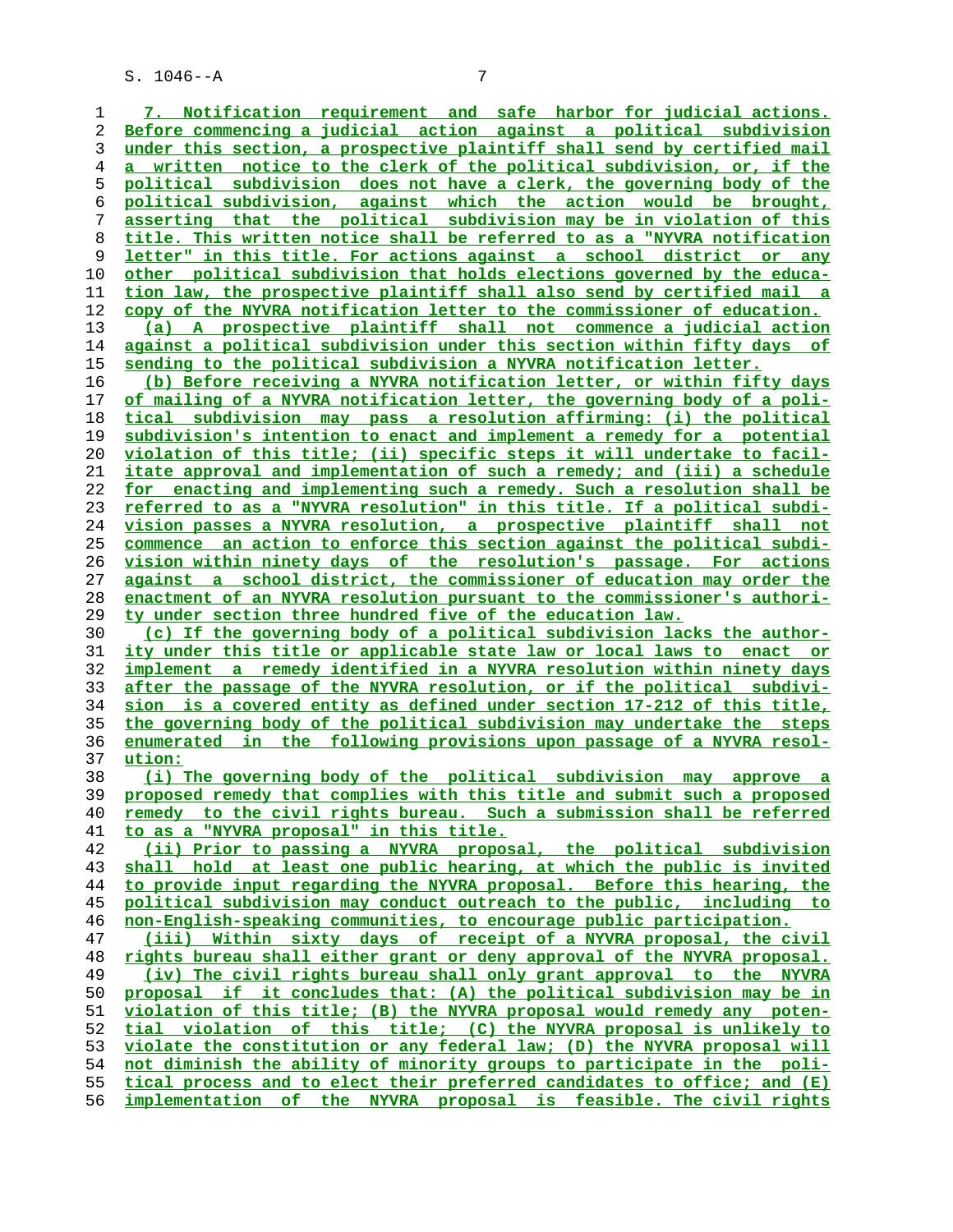$S. 1046 - A$  8

**bureau may grant approval to the NYVRA proposal notwithstanding any other provision of law, including any other state or local law. (v) If the civil rights bureau grants approval, the NYVRA proposal shall be enacted and implemented immediately, notwithstanding any other provision of law, including any other state or local law. If the poli- tical subdivision is a covered entity as defined under section 17-212 of this title, there shall be no need for the political subdivision to also obtain preclearance for the NYVRA proposal pursuant to such section. (vi) If the civil rights bureau denies approval, the NYVRA proposal shall not be enacted or implemented. The civil rights bureau shall interpose objections explaining its basis and may, in its discretion, indicate another NYVRA proposal for which it would grant approval. (vii) If the civil rights bureau does not respond, the NYVRA proposal shall not be enacted or implemented. (d) A political subdivision that has passed a NYVRA resolution may enter into an agreement with a prospective plaintiff who sends a NYVRA notification letter providing that such a prospective plaintiff shall not commence an action to enforce this section against the political subdivision for an additional ninety days. This written agreement may be referred to as a "NYVRA extension agreement". The NYVRA extension agree- ment shall include a requirement that either the political subdivision shall enact and implement a remedy that complies with this title or the political subdivision shall pass a NYVRA proposal and submit it to the civil rights bureau. (e) If, pursuant to a process commenced by a NYVRA notification letter, a political subdivision enacts or implements a remedy or the civil rights bureau grants approval to a NYVRA proposal, a prospective plaintiff who sent the NYVRA notification letter may, within thirty days of the enactment or implementation of the remedy or approval of the NYVRA proposal, demand reimbursement for the cost of the work product generated to support the NYVRA notification letter. A prospective plain- tiff shall make the demand in writing and shall substantiate the demand with financial documentation, such as a detailed invoice for demography services or for the analysis of voting patterns in the political subdi- vision. A political subdivision may request additional documentation if the provided documentation is insufficient to corroborate the claimed costs. A political subdivision shall reimburse a prospective plaintiff for reasonable costs claimed, or in an amount to which the parties mutu- ally agree. The cumulative amount of reimbursements to all prospective plaintiffs, except for actions brought by the attorney general, shall not exceed forty-three thousand dollars, as adjusted annually to the consumer price index for all urban consumers, United States city aver- age, as published by the United States department of labor. To the extent a prospective plaintiff who sent the NYVRA notification letter and a political subdivision are unable to come to a mutual agreement, either party may file a declaratory judgment action to obtain a clarifi- cation of rights. (f) Notwithstanding the provisions of this subdivision, if the first day for designating petitions for a political subdivision's next regular election to select members of its governing board has begun or is sched- uled to begin within thirty days, or if a political subdivision is sche- duled to conduct any election within one hundred twenty days, a plain- tiff alleging any violation of this title may commence a judicial action against a political subdivision under this section, provided that the relief sought by such a plaintiff includes preliminary relief for that election. Prior to or concurrent with commencing such a judicial action,**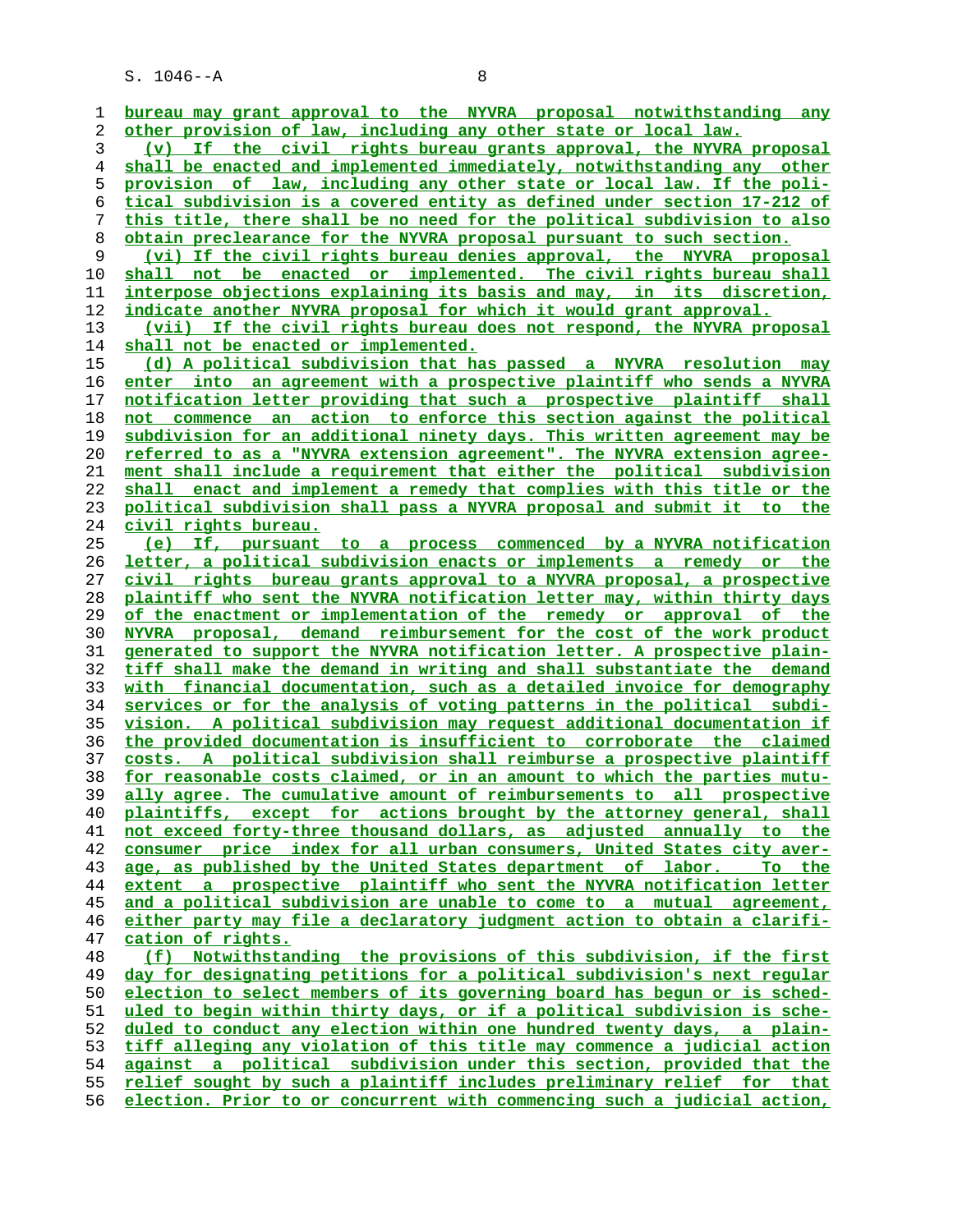**any such plaintiff shall also submit a NYVRA notification letter to the political subdivision. If a judicial action commenced under this provision is withdrawn or dismissed for mootness because the political subdivision has enacted or implemented a remedy or the civil rights bureau has granted approval of a NYVRA proposal pursuant to a process commenced by a NYVRA notification letter, any such plaintiff may only demand reimbursement pursuant to this subdivision. § 17-208. Maintenance of voting and election data. 1. Establishment of a statewide database. There shall be established within the state university of New York a repository of the data necessary to assist the state and all political subdivisions with evaluating whether and to what extent existing laws and practices with respect to voting and elections are consistent with the public policy expressed in this title, imple- menting best practices in voting and elections to achieve the purposes of this title, and to investigate potential infringements upon the right to vote. This repository shall be referred to as the "statewide data- base" in this title. 2. Director of the statewide database. The operation of the statewide database shall be the responsibility of the director of the statewide database, hereinafter referred to in this title as the "director", who shall be a member of the faculty of the state university of New York with doctoral-level expertise in demography, statistical analysis, and electoral systems. The director shall be appointed by the governor. 3. Statewide database staff. The director shall appoint such staff as are necessary to implement and maintain the statewide database. 4. Data, information, and estimates maintained. The statewide database shall maintain in electronic format at least the following data and records for at least the previous twelve year period: (a) Estimates of the total population, voting age population, and citizen voting age population by race, color, and language-minority group, broken down to the election district level on a year-by-year basis for every political subdivision in the state, based on data from the United States census bureau, American community survey, or data of comparable quality collected by a public office. (b) Election results at the election district level for every state- wide election and every election in every political subdivision. (c) Contemporaneous voter registration lists, voter history files, election day poll site locations, and early voting site locations, for every election in every political subdivision. (d) Contemporaneous maps, descriptions of boundaries, and shapefiles for election districts. (e) Election day or early voting poll sites including, but not limited to, lists of election districts assigned to each polling place, if applicable. (f) Districting or redistricting plans for every election in every political subdivision. (g) Any other data that the director deems advisable to maintain in furtherance of the purposes of this title. 5. Public availability of data. Except for any data, information, or estimates that identifies individual voters, the data, information, and estimates maintained by the statewide database shall be posted online and made available to the public at no cost. 6. Data on race, color, and language-minority groups. The statewide database shall prepare any estimates made pursuant to this section by applying the most advanced, peer-reviewed, and validated methodologies.**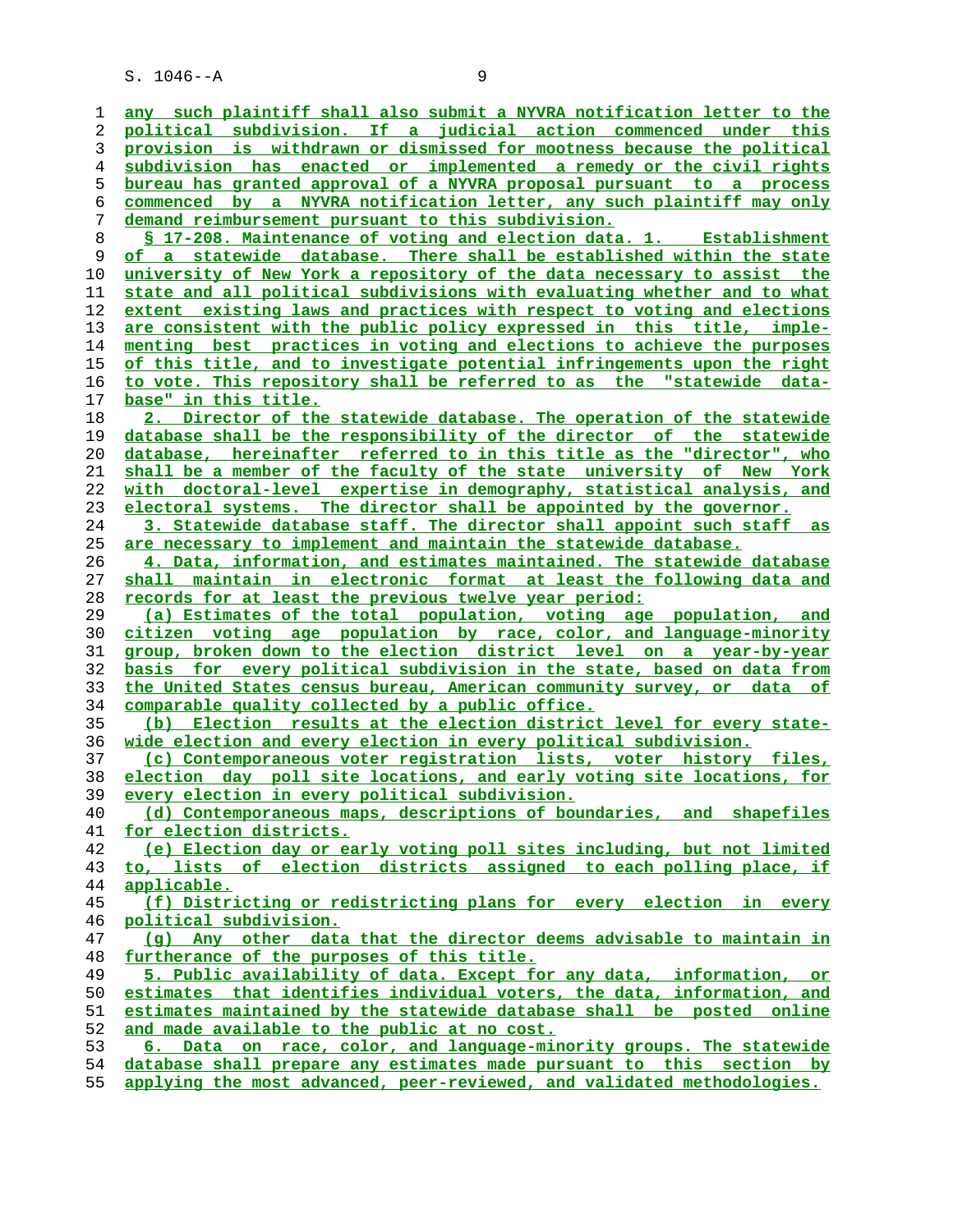**7. Calculation and publication of political subdivisions required to provide assistance to language-minority groups. On or before February twenty-eighth, two thousand twenty-three and every third year thereaft- er, the statewide database shall publish on its web site and transmit to the state board of elections for dissemination to the county boards of elections and for the state education department a list of political subdivisions required pursuant to this section to provide assistance to members of language-minority groups and each language in which those political subdivisions are required to provide assistance. The boards of elections shall transmit the list described herein to all political subdivisions within their jurisdiction. 8. Duty to send data and information to statewide database. Upon the certification of election results and the completion of the voter histo- ry file after each election, each election authority shall transmit copies of: (a) election results at the election district level; (b) contemporaneous voter registration lists; (c) voter history files; (d) maps, descriptions, and shapefiles for election districts; and (e) lists of election day poll site and early voting sites and lists, shapefiles, or descriptions of the election districts assigned to each election day poll site or early voting site. As used in this subdivision, the term "election authority" refers to the agency primarily responsible for maintaining the records listed in subdivision four of this section and include any board of election, as well as general purpose local govern- ments or special purpose local governments that administer their own elections or maintain their own voting and election records. 9. Technical assistance to political subdivisions. Staff at the state-**

**wide database may provide non-partisan technical assistance to political subdivisions, scholars, and the general public seeking to use the resources of the statewide database.**

**10. Presumption of validity. The data, information, and estimates maintained by the statewide database shall be granted a rebuttable presumption of validity by any court concerning any claim brought pursu- ant to this title.**

**§ 17-210. Assistance for language-minority groups. 1. Political subdi- visions required to provide language assistance. A board of elections or a political subdivision that administers elections shall provide language-related assistance in voting and elections to a language-minor- ity group in a political subdivision if the director determines, based on data from the American community survey, or data of comparable quali- ty collected by a public office, that: (a) more than two percent of the citizens of voting age of a political subdivision are members of a single language-minority group and speak**

**English "less than very well" according to the American community survey;**

**(b) more than four thousand of the citizens of voting age of such political subdivision are members of a single language-minority group and speak English "less than very well" according to the American commu- nity survey; or**

**(c) in the case of a political subdivision that contains all or any part of a Native American reservation, more than two percent of the Native American citizens of voting age within the Native American reser- vation are members of a single language-minority group and speak English "less than very well" according to the American community survey. For the purposes of this paragraph, "Native American" is defined to include any persons recognized by the United States census bureau or New York as "American Indian" or "Alaska Native".**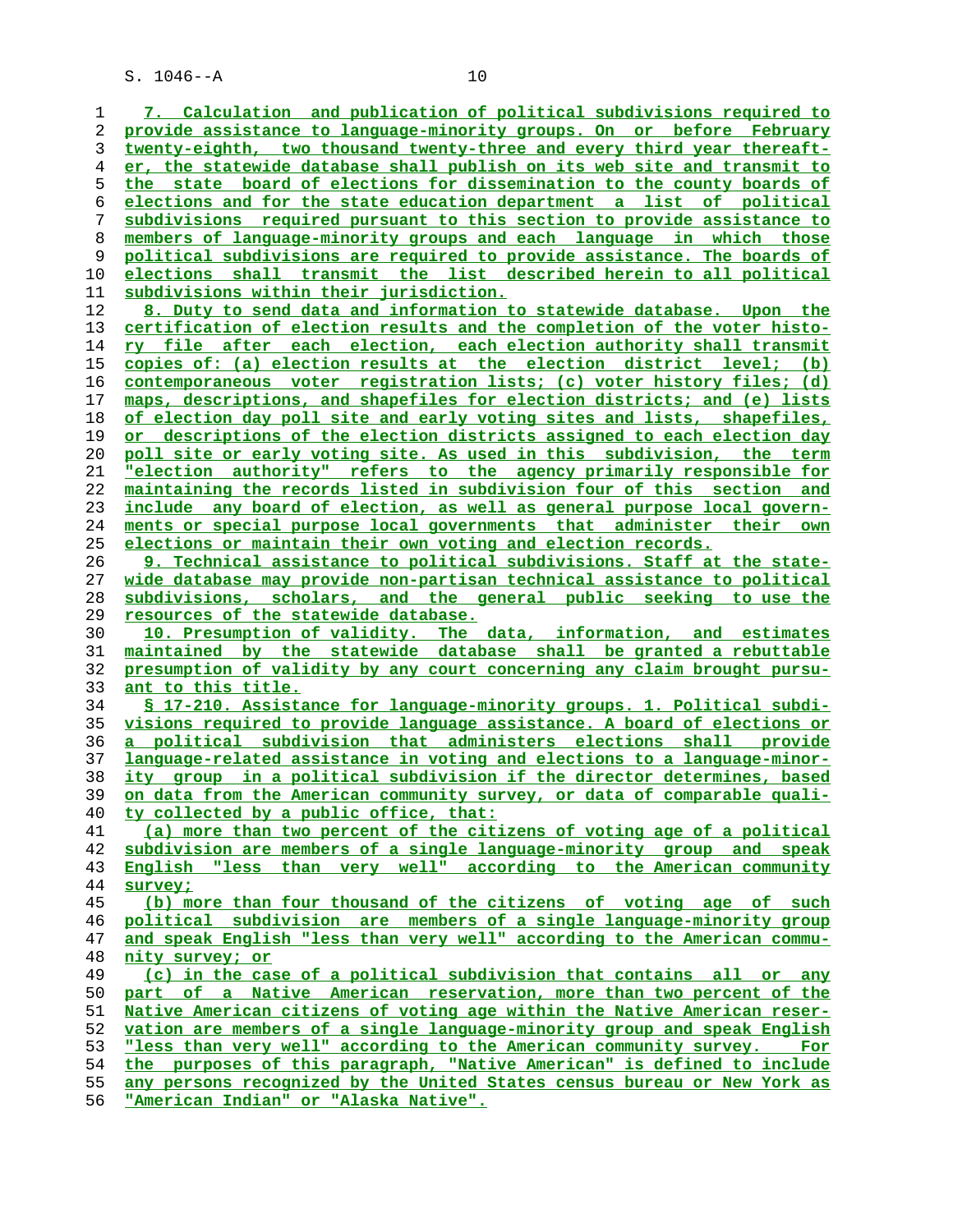**2. Language assistance to be provided. When the director determines that a board of elections or political subdivision shall provide language assistance to a particular minority group, such board of elections or political subdivision shall provide voting materials in the covered language of an equal quality of the corresponding English language materials, including registration or voting notices, forms, instructions, assistance, or other materials or information relating to the electoral process, including ballots. Whenever any such board of elections or political subdivision provides any registration or voting notices, forms, instructions, assistance, or other materials or informa- tion relating to the electoral process, including ballots, in a covered political subdivision, it shall provide them in the language of the applicable minority group as well as in the English language, provided that where the language of the applicable minority group is oral or unwritten or in the case of some American Indians, if the predominant language is historically unwritten, the board of elections or political subdivision is only required to furnish oral instructions, assistance, or other information relating to registration and voting. 3. Action for declaratory judgment for English-only voting materials. A board of elections or political subdivision that shall provide language assistance to a particular minority group, which seeks to provide English-only materials notwithstanding the determination of the director, may file an action against the state for a declaratory judg- ment permitting such provision. The court shall grant the requested relief if it finds that the determination of the director was unreason- able or an abuse of discretion. § 17-212. Preclearance. 1. Preclearance. To ensure that the right to vote is not denied or abridged on account of race, color, or language- minority group, as a result of the enactment or implementation of a covered policy, as defined in subdivision two of this section, after the effective date of this section, the enactment or implementation of a covered policy by a covered entity, as defined in subdivision three of this section, shall be subject to preclearance by the civil rights bureau or by a designated court as set forth in this section. 2. Covered policies. A "covered policy" shall include any new or modi- fied voting qualification, prerequisite to voting, law, ordinance, stan- dard, practice, procedure, regulation, or policy concerning any of the following topics: (a) Districting or redistricting; (b) Method of election; (c) Form of government; (d) Annexation of a political subdivision; (e) Incorporation of a political subdivision; (f) Consolidation or division of political subdivisions; (g) Removal of voters from enrollment lists or other list maintenance activities;**

**(h) Number, location, or hours of any election day or early voting poll site;**

**(i) Dates of elections and the election calendar, except with respect to special elections;**

**(j) Registration of voters;**

**(k) Assignment of election districts to election day or early voting poll sites;**

**(l) Assistance offered to members of a language-minority group; and**

**(m) The civil rights bureau may designate additional topics for inclu-**

**sion in this list pursuant to a rule promulgated under the state admin-**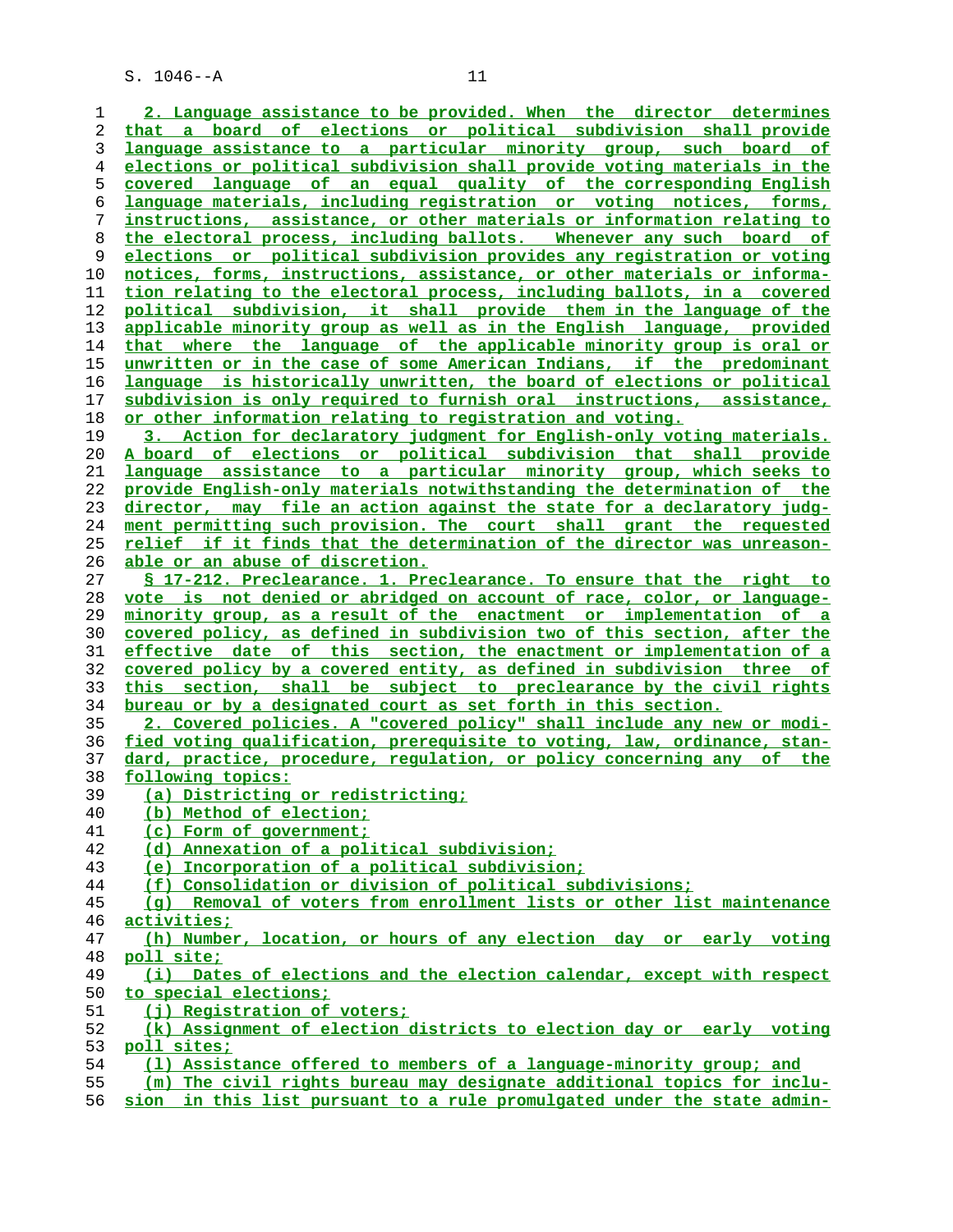**istrative procedure act, if it determines that a new or modified voting qualification, prerequisite to voting, law, ordinance, standard, prac- tice, procedure, regulation, or policy concerning such topics may have the effect of denying or abridging the right to vote on account of race, color, or language-minority group. 3. Covered entity. A "covered entity" shall include: (a) any political subdivision which, within the previous twenty-five years, has become subject to a court order or government enforcement action based upon a finding of any violation of this title, the federal voting rights act, the fifteenth amendment to the United States constitution, or a voting- related violation of the fourteenth amendment to the United States constitution; (b) any political subdivision which, within the previous five years, has failed to comply with its obligations to provide data or information to the statewide database, as stated in section 17-208 of this title; (c) any political subdivision which, within the previous twenty-five years, has become subject to at least three court orders or government enforcement actions based upon a finding of any violation of any state or federal civil rights law or the fourteenth amendment to the United States constitution concerning discrimination against members of a protected class; (d) any county in which, based on data provided by the division of criminal justice services, the combined misdemeanor and felony arrest rate of members of any protected class consisting of at least ten thousand citizens of voting age or whose members comprise at least ten percent of the citizen voting age population of the county, exceeds that of the citizen voting age population of the county as a whole by at least twenty percent at any point within the previous ten years; or (e) any political subdivision in which, based on data made available by the United States census, the dissimilarity index of any protected class consisting of at least twenty-five thousand citizens of voting age or whose members comprise at least ten percent of the citizen voting age population of the political subdivision, is in excess of fifty with respect to non-Hispanic white citizens of voting age within the political subdivision at any point within the previous ten years. If any covered entity is a political subdivision in which a board of elections has been established, that board of elections shall also be deemed a covered entity. If any political subdivision in which a board of elections has been established contains a covered entity fully within its borders, that political subdivision and that board of elections shall both be deemed a covered entity. 4. Preclearance by civil rights bureau. A covered entity may obtain preclearance for a covered policy from the civil rights bureau pursuant to the following process: (a) The covered entity shall submit the covered policy in writing to the civil rights bureau of the office of the attorney general. If the covered entity is a county or city board of elections, it shall contem- poraneously provide a copy of the covered policy to the state board of elections. (b) The civil rights bureau shall grant or deny preclearance within the following time periods: (i) For any covered policy concerning the designation of poll sites or the assignment of election districts to poll sites, whether for election day or early voting, the civil rights bureau shall grant or deny preclearance within thirty days following the receipt of submission. If**<br>54 **the civil rights bureau grants preclearance, it may, in its discretion, the civil rights bureau grants preclearance, it may, in its discretion,**

**designate preclearance as "preliminary" in which case the civil rights**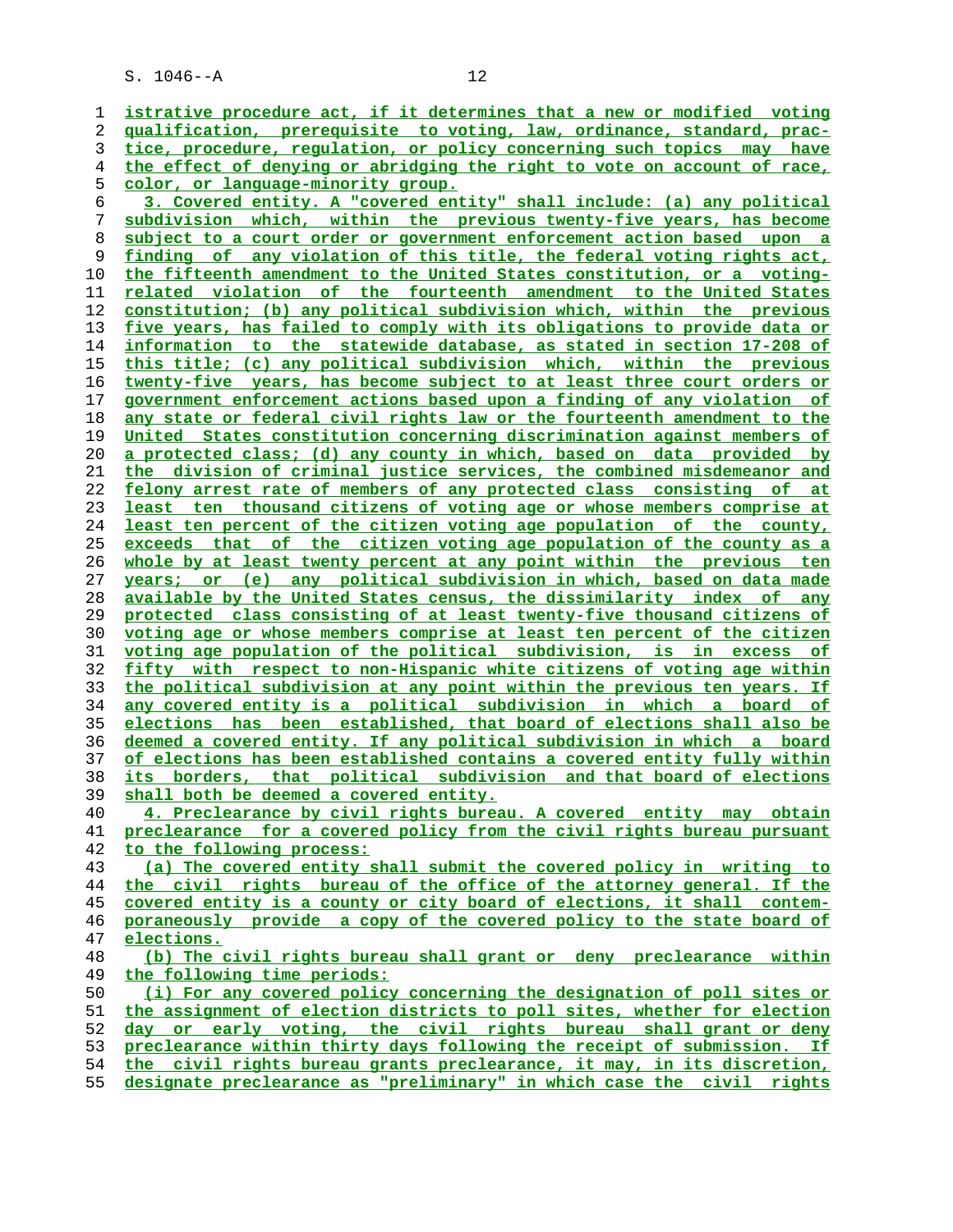| 1  | bureau may deny preclearance within sixty days following the receipt of  |
|----|--------------------------------------------------------------------------|
| 2  | submission of the covered policy.                                        |
| 3  | (ii) For any other covered policy, the civil rights bureau shall grant   |
| 4  | or deny preclearance within sixty days following the receipt of          |
| 5  | submission of the covered policy.                                        |
| 6  | (iii) For any covered policy concerning the establishment of a           |
| 7  | district-based or alternative method of election, districting or redis-  |
| 8  | tricting plans, or a change to the form of government of a political     |
| 9  | subdivision, the civil rights bureau may invoke up to two extensions of  |
| 10 | ninety days.                                                             |
| 11 | (c) The civil rights bureau shall provide an opportunity for any         |
| 12 | interested party to submit written comments concerning any covered poli- |
| 13 | cy prior to granting or denying preclearance.                            |
| 14 | (d) The civil rights bureau shall grant preclearance only if it deter-   |
| 15 | mines that the covered policy will not diminish the ability of minority  |
| 16 | groups to participate in the political process and to elect their        |
|    | preferred candidates to office. If the civil rights bureau grants        |
| 17 |                                                                          |
| 18 | preclearance, the covered entity may enact or implement the covered      |
| 19 | policy immediately.                                                      |
| 20 | (e) If the civil rights bureau denies preclearance, the civil rights     |
| 21 | bureau shall interpose objections explaining its basis and the covered   |
| 22 | policy shall not be enacted or implemented.                              |
| 23 | (f) If the civil rights bureau fails to respond within the time for      |
| 24 | response as established in this section, the covered policy shall be     |
| 25 | deemed precleared and the covered entity may enact or implement the      |
| 26 | covered policy.                                                          |
| 27 | (q) Appeal of any denial by the civil rights bureau may be heard in      |
| 28 | the supreme court for the county of New York, from which appeal may be   |
| 29 | taken according to the ordinary rules of appellate procedure. Due to the |
| 30 | frequency and urgency of elections, actions brought pursuant to this     |
| 31 | section shall be subject to expedited pretrial and trial proceedings and |
| 32 | receive an automatic calendar preference on appeal.                      |
| 33 | 5. Preclearance by a designated court. A covered entity may obtain       |
| 34 | preclearance for a covered policy from a court pursuant to the following |
| 35 | process:                                                                 |
|    |                                                                          |
| 36 | (a) The covered entity shall submit the covered policy in writing to     |
| 37 | the following designated court in the judicial department within which   |
| 38 | the covered entity is located: (i) first judicial department: New York   |
| 39 | county; (ii) second judicial department: Westchester county; (iii)       |
| 40 | third judicial department: Albany county; and (iv) fourth judicial       |
| 41 | department: Erie county. If the covered entity is a county or city       |
| 42 | board of elections, it shall contemporaneously provide a copy of the     |
| 43 | covered policy to the state board of elections.                          |
| 44 | (b) The covered entity shall contemporaneously provide a copy of the     |
| 45 | covered policy to the civil rights bureau. The failure of the covered    |
| 46 | entity to provide a copy of the covered policy to the civil rights       |
| 47 | bureau will result in an automatic denial of preclearance.               |
| 48 | (c) The court shall grant or deny preclearance within sixty days         |
| 49 | following the receipt of submission of the covered policy.               |
| 50 | (d) The court shall grant preclearance only if it determines that the    |
| 51 | covered policy will not diminish the ability of minority groups to       |
| 52 | participate in the political process and to elect their preferred candi- |
| 53 | dates to office. If the court grants preclearance, the covered entity    |
| 54 | may enact or implement the covered policy immediately.                   |
| 55 | (e) If the court denies preclearance, or fails to respond within sixty   |
|    |                                                                          |

**days, the covered policy shall not be enacted or implemented.**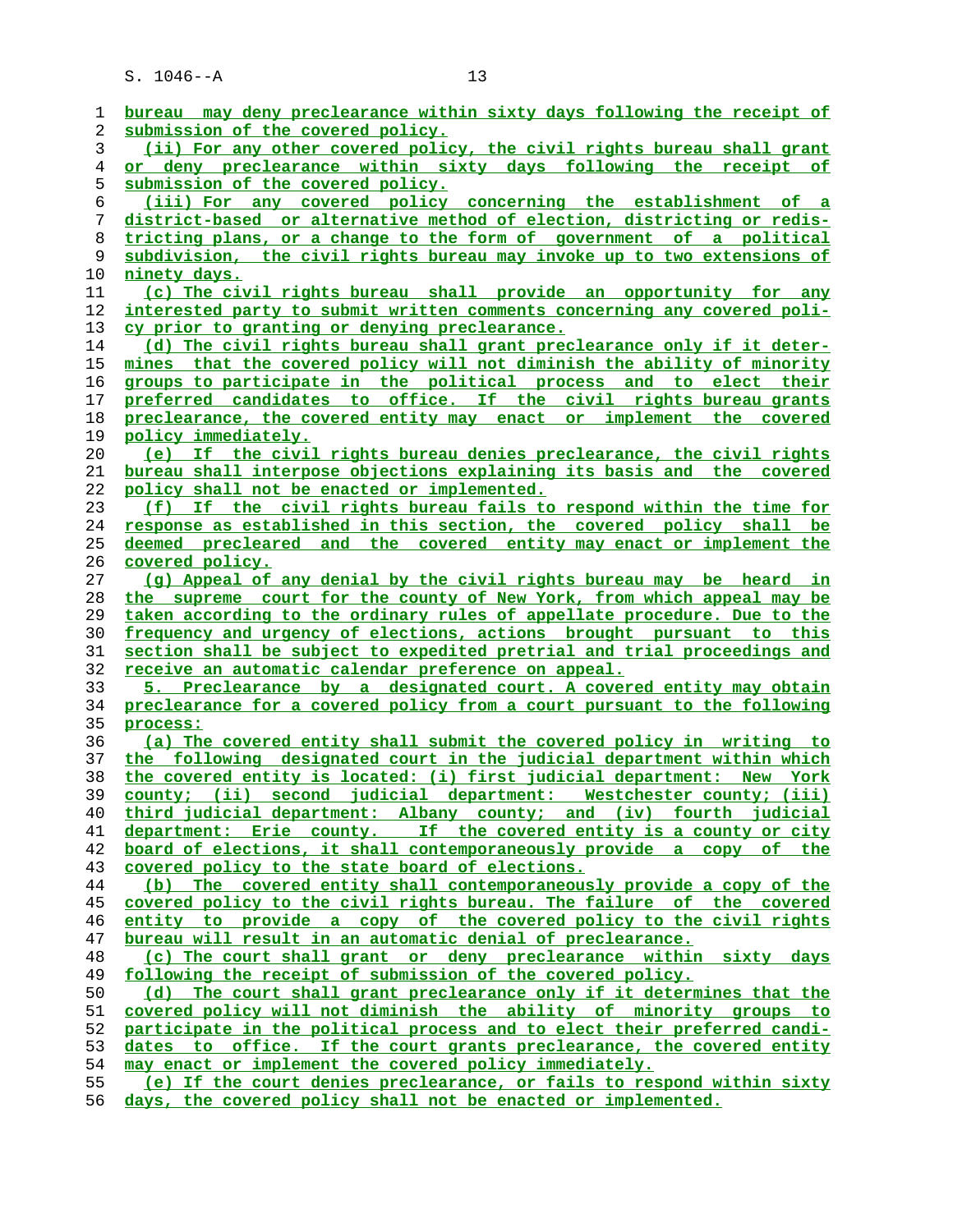| 1              | (f) Appeal of any denial may be taken according to the ordinary rules     |
|----------------|---------------------------------------------------------------------------|
| 2              | of appellate procedure. Due to the frequency and urgency of elections,    |
| 3              | actions brought pursuant to this section shall be subject to expedited    |
| $\overline{4}$ | pretrial and trial proceedings and receive an automatic calendar prefer-  |
| 5              | ence on appeal.                                                           |
| 6              | 6. Failure to seek or obtain preclearance. If any covered entity          |
| 7              | enacts or implements a covered policy without seeking preclearance        |
| 8              | pursuant to this section, or enacts or implements a covered policy        |
| 9              | notwithstanding the denial of preclearance, either the civil rights       |
| 10             | bureau or any other party with standing to bring an action under this     |
| 11             | title may bring an action to enjoin the covered policy and to seek sanc-  |
| 12             | tions against the political subdivision and officials in violation.       |
| 13             | 7. Lookback review. (a) For a period of one hundred eighty days begin-    |
| 14             | ning on the effective date of this section, the civil rights bureau may,  |
| 15             | <u>in its discretion, initiate a lookback review in which it may deny</u> |
| 16             | clearance to certain covered policies that had been previously enacted    |
| 17             | <u>by covered jurisdictions.</u>                                          |
| 18             | (b) The civil rights bureau may only initiate a lookback review of        |
| 19             | covered policies that were enacted or implemented by a covered jurisdic-  |
| 20             | tion on or after the date on which this title takes effect and prior to   |
| 21             | the effective date of this section.                                       |
| 22             | (c) In order to initiate a lookback review, the civil rights bureau       |
| 23             | must provide notice to a covered entity of its decision to review a       |
| 24             | covered policy enacted or implemented by that covered entity. Upon        |
| 25             | receipt of such notice, the covered entity shall submit the covered       |
| 26             | policy in writing to the civil rights bureau within thirty days.          |
| 27             | (d) Upon receipt of the covered policy, the civil rights bureau may       |
| 28             | deny clearance to the covered policy within ninety days if it determines  |
| 29             | that the covered policy is likely to diminish the ability of minority     |
| 30             | groups to participate in the political process and to elect their         |
| 31             | preferred candidates to office.                                           |
| 32             | (e) If the civil rights bureau denies clearance to a covered policy       |
| 33             | pursuant to this subdivision, the civil rights bureau shall interpose     |
| 34             | objections explaining its basis and the covered policy shall not be       |
| 35             | enacted or implemented; however, denial of clearance shall not provide a  |
| 36             | basis to invalidate any elections previously conducted pursuant to the    |
| 37             | covered policy.                                                           |
| 38             | (f) Appeal of any denial of clearance by the civil rights bureau may      |
| 39             | be heard in the supreme court for the county of New York, from which      |
| 40             | appeal may be taken according to the ordinary rules of appellate proce-   |
| 41             | dure. Due to the frequency and urgency of elections, actions brought      |
| 42             | pursuant to this section shall be subject to expedited pretrial and       |
| 43             | trial proceedings and receive an automatic calendar preference on         |
| 44             | appeal.                                                                   |
| 45             | (q) The civil rights bureau shall provide opportunity for any inter-      |
| 46             | ested party to submit written comments concerning any covered policy      |
| 47             | during the lookback period.                                               |
| 48             | 8. Rules and regulations. The civil rights bureau may promulgate such     |
| 49             | rules and requlations pursuant to the state administrative procedure act  |
| 50             | as are necessary to effectuate the purposes of this section.              |
| 51             | § 17-214. Right of action against voter intimidation, deception or        |
| 52             | obstruction. 1. (a) No person, whether acting under color of law or       |
| 53             | otherwise, may engage in acts of intimidation, deception, or obstruction  |
| 54             | that affects the right of voters to access the elective franchise.        |
| е е.           |                                                                           |

**(b) A violation of this subdivision shall be:**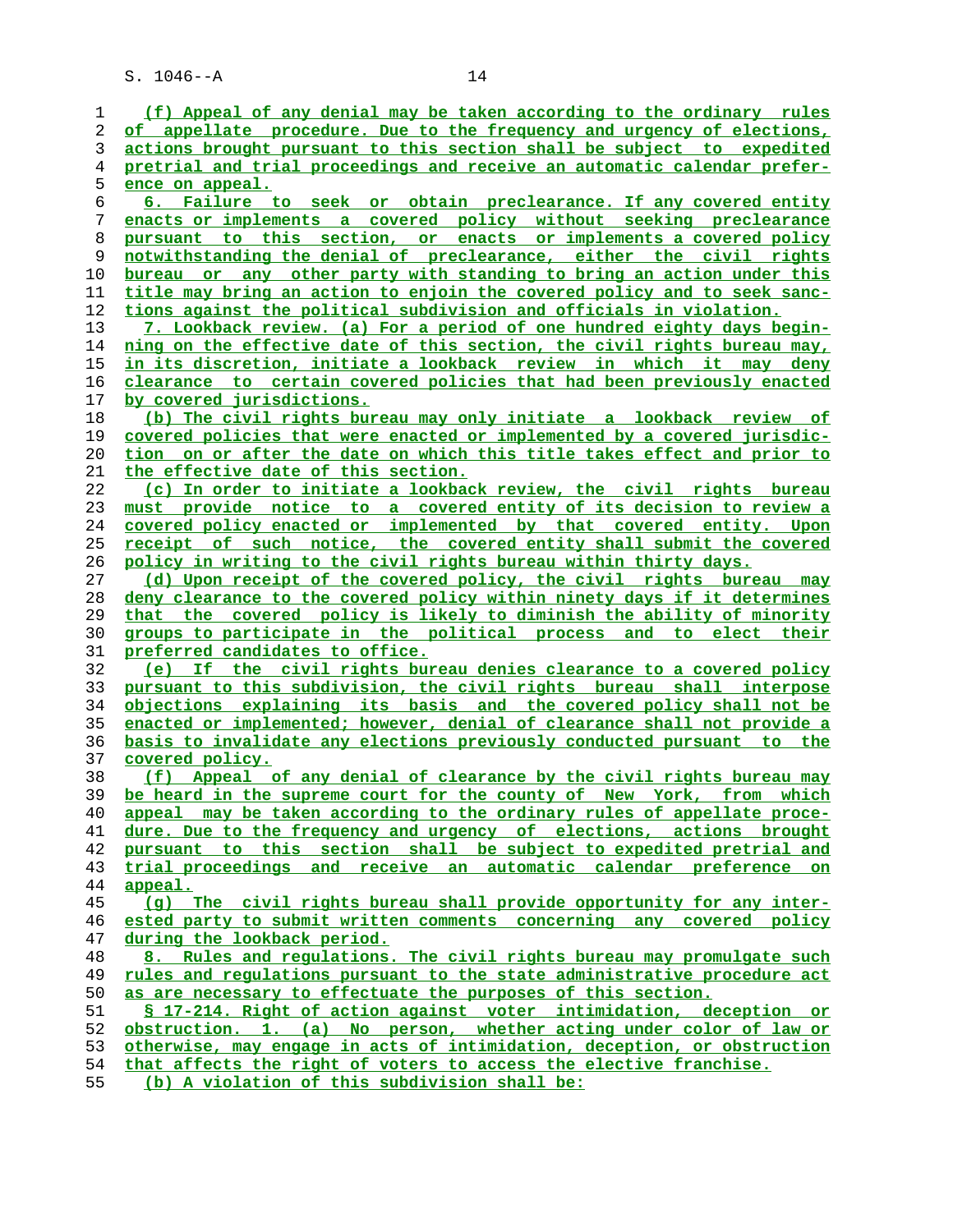**(i) established if a person uses or threatens to use any force, violence, restraint, abduction or duress, or inflicts or threatens to inflict any injury, damage, harm or loss, or in any other manner prac- tices intimidation that causes or will reasonably have the effect of causing any person to vote or refrain from voting in general or for or against any particular person or for or against any proposition submit- ted to voters at such election; to place or refrain from placing their name upon a registry of voters; or to request or refrain from requesting an absentee ballot; or (ii) established if a person uses any deceptive or fraudulent device, contrivance or communication, that impedes, prevents or otherwise inter- feres with the free exercise of the elective franchise by any person, or**

**that causes or will reasonably have the effect of causing any person to vote or refrain from voting in general or for or against any particular person or for or against any proposition submitted to voters at such election; to place or refrain from placing their name upon a registry of voters; or to request or refrain from requesting an absentee ballot; or (iii) established if a person obstructs, impedes, or otherwise inter-**

**feres with access to any polling place or elections office, or obstructs, impedes, or otherwise interferes with any voter in any manner that causes or will reasonably have the effect of causing any delay in voting or the voting process, including the canvassing and tabulation of ballots.**

**2. Standing. Any aggrieved persons, organization whose membership includes or is likely to include aggrieved persons, organization whose mission would be frustrated by a violation of this section, organization that would expend resources in order to fulfill its mission as a result of a violation of this section, or the attorney general may file an action pursuant to this section in the supreme court of the county in which the alleged violation of this section occurred.**

**3. Remedies. Upon a finding of a violation of any provision of this section, the court shall implement appropriate remedies that are tailored to remedy the violation, including but not limited to providing for additional time to cast a ballot that may be counted in the election at issue. This title gives the court authority to implement remedies notwithstanding any other provision of state or local law, including any other state or local law. Any party who shall violate any of the provisions of the foregoing section or who shall aid the violation of any of said provisions shall be liable to any prevailing plaintiff party for damages, including nominal damages for any violation, and compensa- tory or punitive damages for any intentional violation.**

**§ 17-216. Authority to issue subpoenas. In any action or investigation to enforce any provision of this title, the attorney general shall have the authority to take proof and determine relevant facts and to issue subpoenas in accordance with the civil practice law and rules.**

**§ 17-218. Expedited judicial proceedings and preliminary relief. Because of the frequency of elections, the severe consequences and irre- parable harm of holding elections under unlawful conditions, and the expenditure to defend potentially unlawful conditions that benefit incumbent officials, actions brought pursuant to this title shall be subject to expedited pretrial and trial proceedings and receive an auto- matic calendar preference. In any action alleging a violation of this section in which a plaintiff party seeks preliminary relief with respect to an upcoming election, the court shall grant relief if it determines that: (a) plaintiffs are more likely than not to succeed on the merits;**